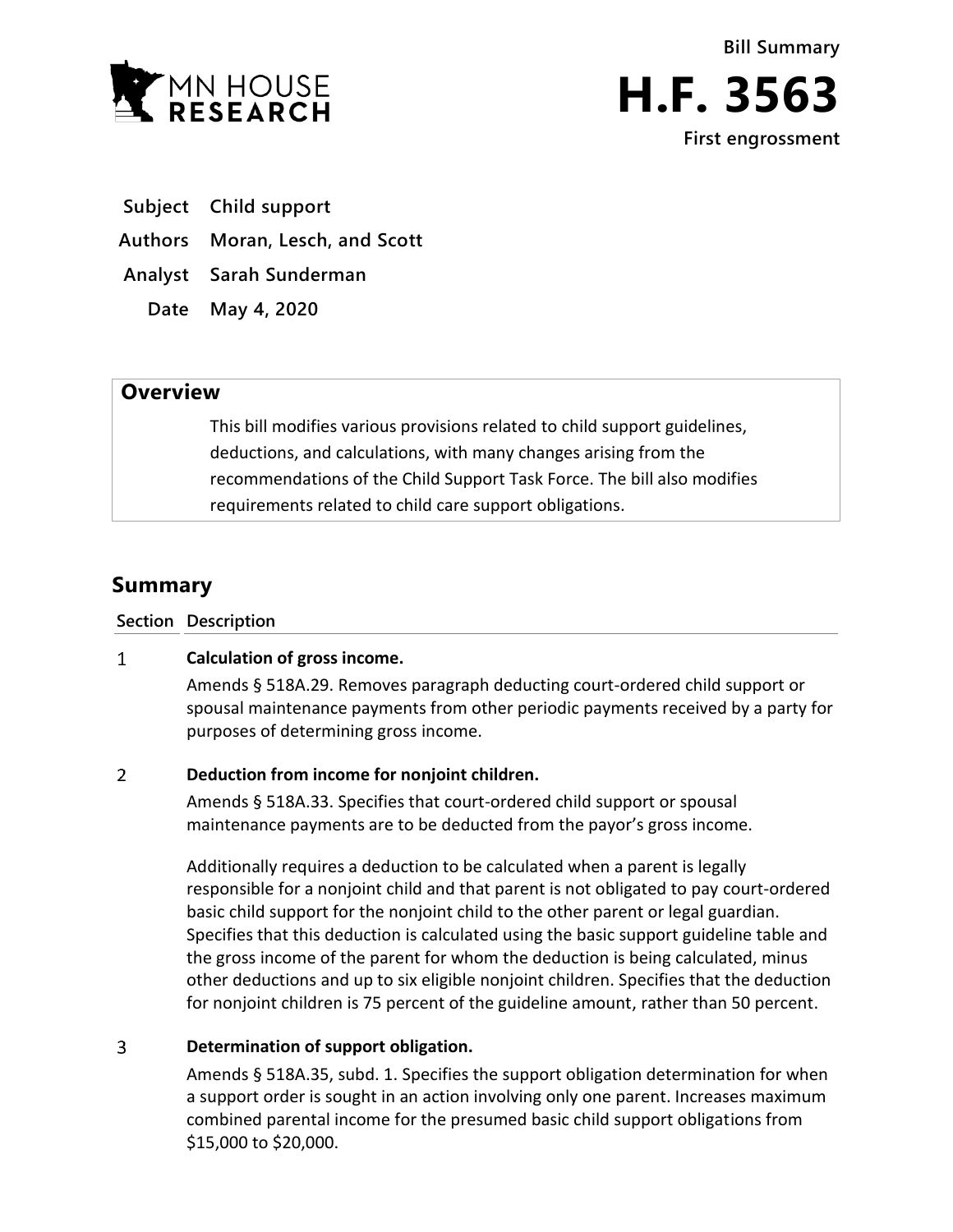### **Section Description**

#### $\overline{4}$ **Basic support; guideline.**

Amends § 518A.35, subd. 2. Updates the basic support guideline table amounts and makes low-income adjustments. Paragraph (b) requires the Department of Human Services to revise the table based on cost of living changes, in accordance with the federal quadrennial review schedule. Makes this section effective August 31, 2021.

#### 5 **Child care support obligation.**

Amends § 518A.40 by adding subd. 1a. Paragraph (a) requires the obligee to give the child care provider the name and address of the obligor, and to give the obligor the contact information of the child care provider. It also requires the obligee to provide the obligor with a document from the child care provider itemizing child care expenses for the previous year, by February 1 of each year; allows the obligor to request the document from the provider if the obligee fails to provide the document.

Paragraph (b) requires the obligee to notify the obligor and the public authority when the obligee is no longer incurring child care expenses.

#### 6 **Change in child care.**

Amends § 518A.40, subd. 4. Paragraph (a) requires the court to decrease the child care support obligation as of the date child care expenses ended.

Paragraph (b) allows Title IV-D cases to use the expedited child support hearing process to remove the child care support amount; allows parties to contact the public authority about filing a stipulation.

#### $\overline{7}$ **Ability to pay; self-support adjustment.**

Amends § 518A.42.

**Subd. 1. Ability to pay.** Modifies the calculation of the obligor's income available for support by subtracting the self-support reserve from parental income for determining support (PICS) instead of gross income.

**Subd. 2. Minimum basic support amount.** Modifies provisions related to minimum basic support amounts for certain numbers of children; increases maximum to six or more children. Removes provision specifying that the minimum amounts do not apply if an obligor receives no income and completely lacks the ability to earn an income.

**Subd. 3. Exception.** Adds paragraph (b) with language removed from subdivision above. Adds paragraph (c), specifying that the minimum basic support amount does not apply if the obligor's basic support amount is reduced below the minimum due to the parent expense adjustment.